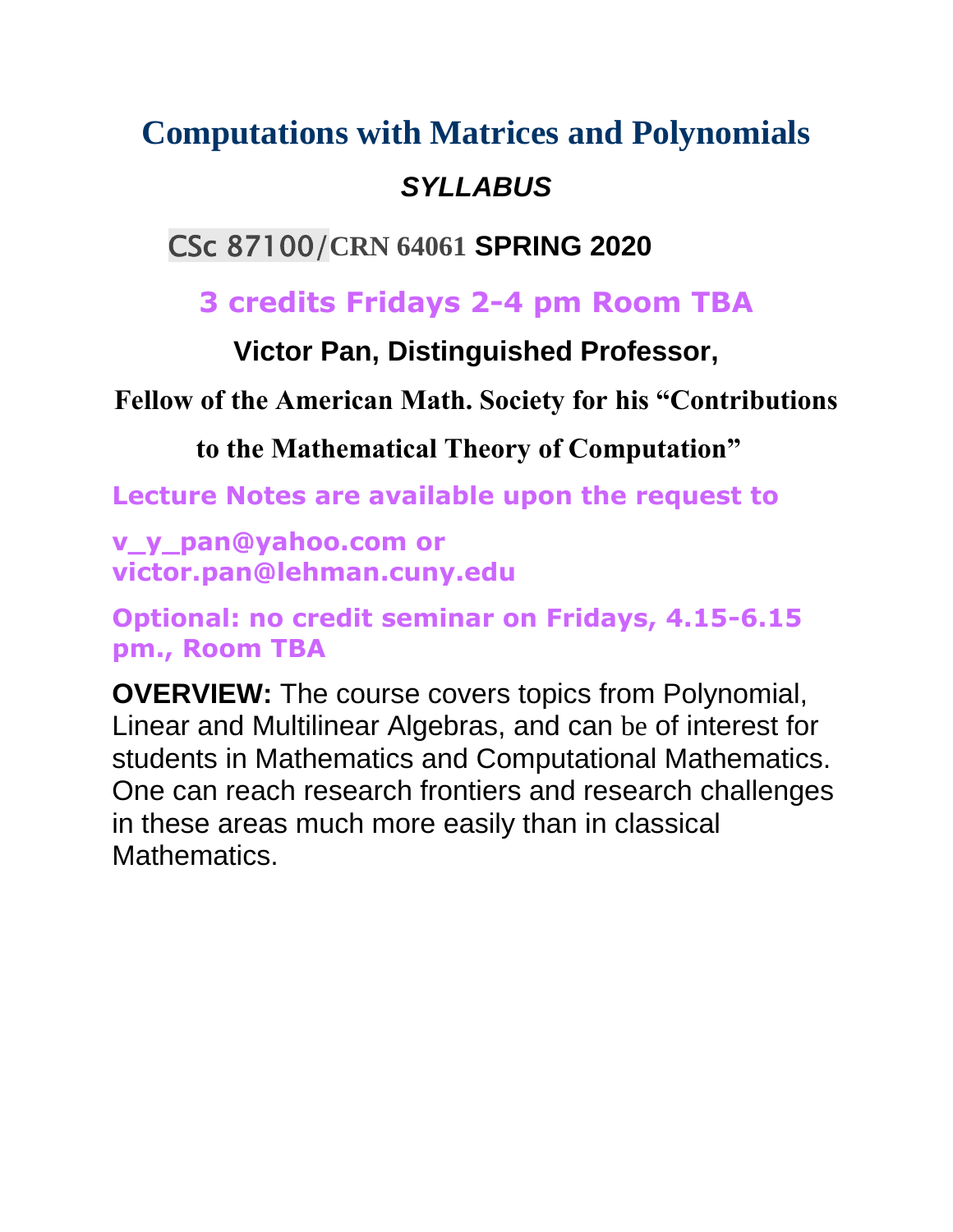**Rationale** Algorithms for matrix and polynomial computations are the backbone of modern computations in Sciences, Engineering, and Signal and Image Processing. They are routinely invoked when one turns on computer, TV or radio. The subjects have been extensively studied in both fields of Computer Science and Computational Mathematics and are the source of exciting research challenges.

> The course will introduce students to some most fundamental methods and techniques of the design, analysis and implementation of modern algorithms.

*It can lead students to research in Computer Science and Mathematics, currently supported by Instructor's current NSF Grants (\$1,056,291) and PSC CUNY Award (\$11,998), to refereed publications in Journals and Proceedings of Conferences, and eventually to the defense of PhD Theses.* So far the Instructor has advised and mentored 12 students in each of the CUNY Programs in Computer Science and Mathematics (24 students overall) towards successful PhD defenses, but *the students would also obtain 3 credits just for successful learning the materials of this course.*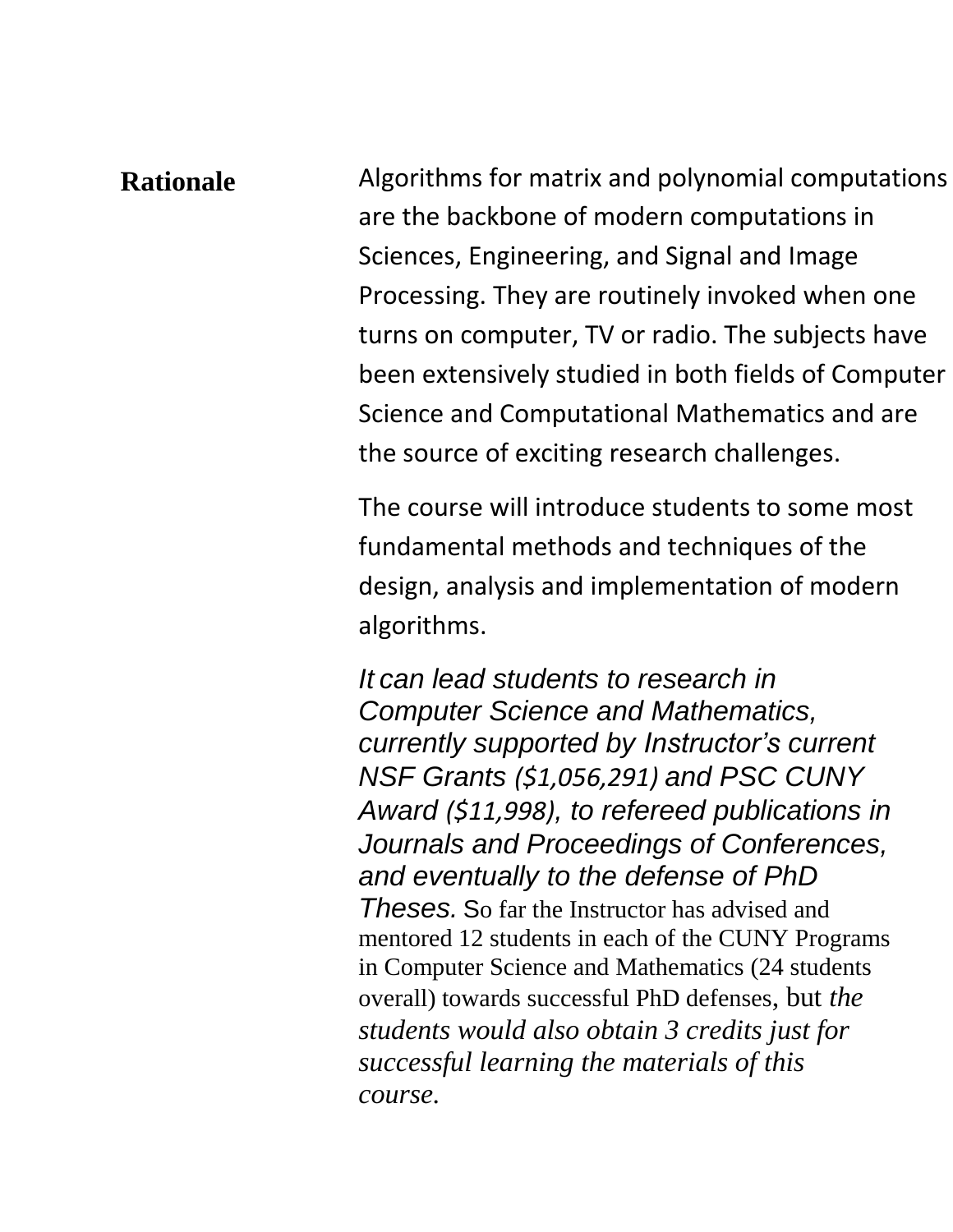**Description** The course will cover some fundamental topics of matrix and polynomial computations. The instructor has published on these subjects four books (over 1500 pages) and has about 300 hundred other refereed research and survey publications. He will *ADJUST THE LIST OF TOPICS TO STUDENTS' INTERESTS* and will facilitate the study by supplying reading materials.

> In his previous teaching of such a course in the Graduate Center even students having no previous knowledge and experience in these areas have reached the research frontiers in Computer Science and Computational Mathematics. Students will be offered participation (under support from instructors' Grants and Award) in the advanced study of recent and new algorithms, in their formal mathematical analysis and computer implementation.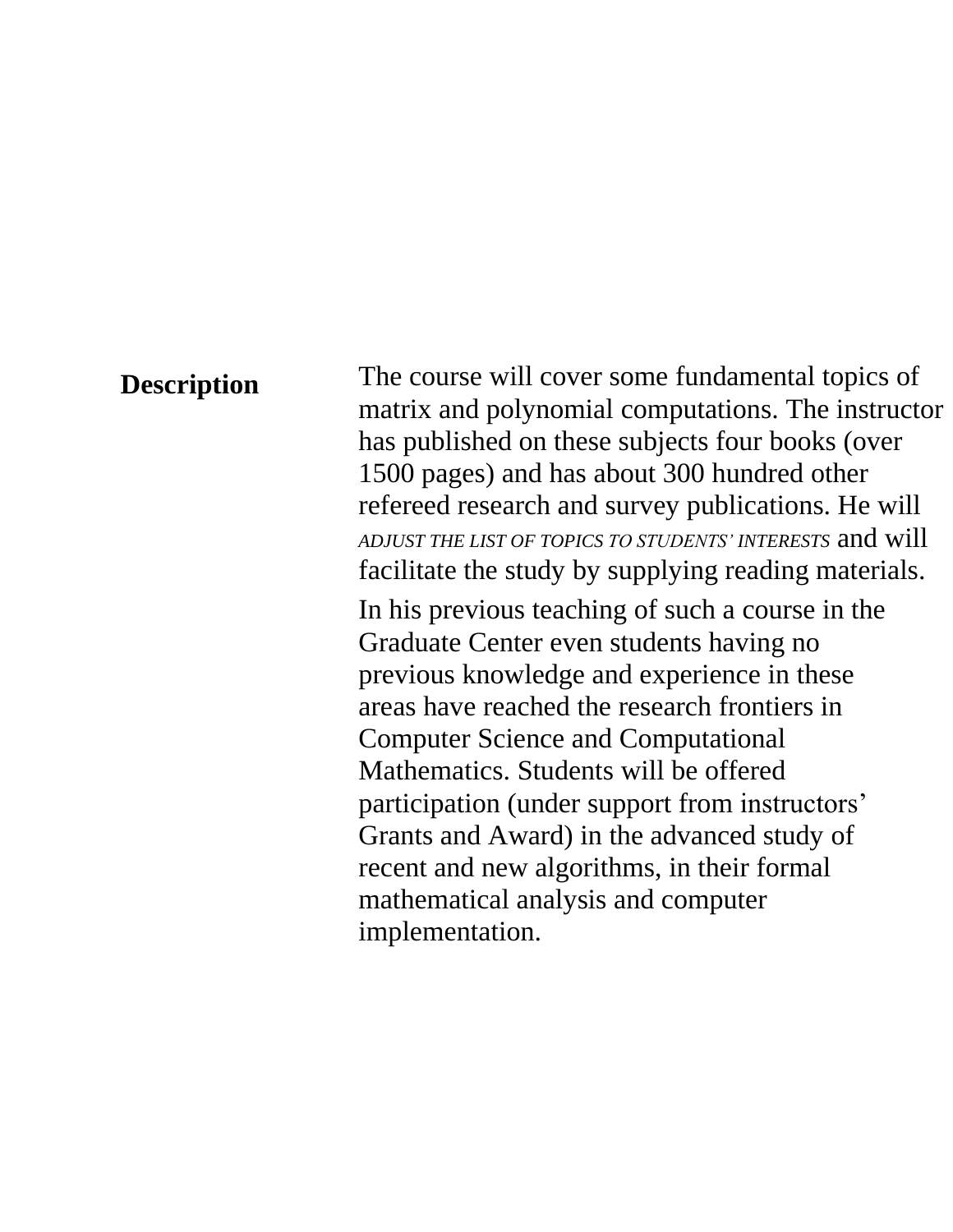- **Topic List** Fast Fourier transform
	- Basic operations of computer algebra (polynomials and rational multiplication, division, multipoint evaluation, interpolation, computing GCDs and LCMs)
	- Structured matrices such as Toeplitz, Hankel, circulant, Vandermonde, Cauchy, and Hierarchical Semiseparable (HSS) matrices
	- Efficient algorithms for structured matrices. Their link to computations with polynomials and rational functions
	- Data compression by using matrix structures
	- Low rank approximation of matrices and tensors
	- General matrices, their factorizations, norms and other basic concepts and techniques of matrix computations
	- Techniques for error control and estimation in numerical computing with rounding
	- Randomization methods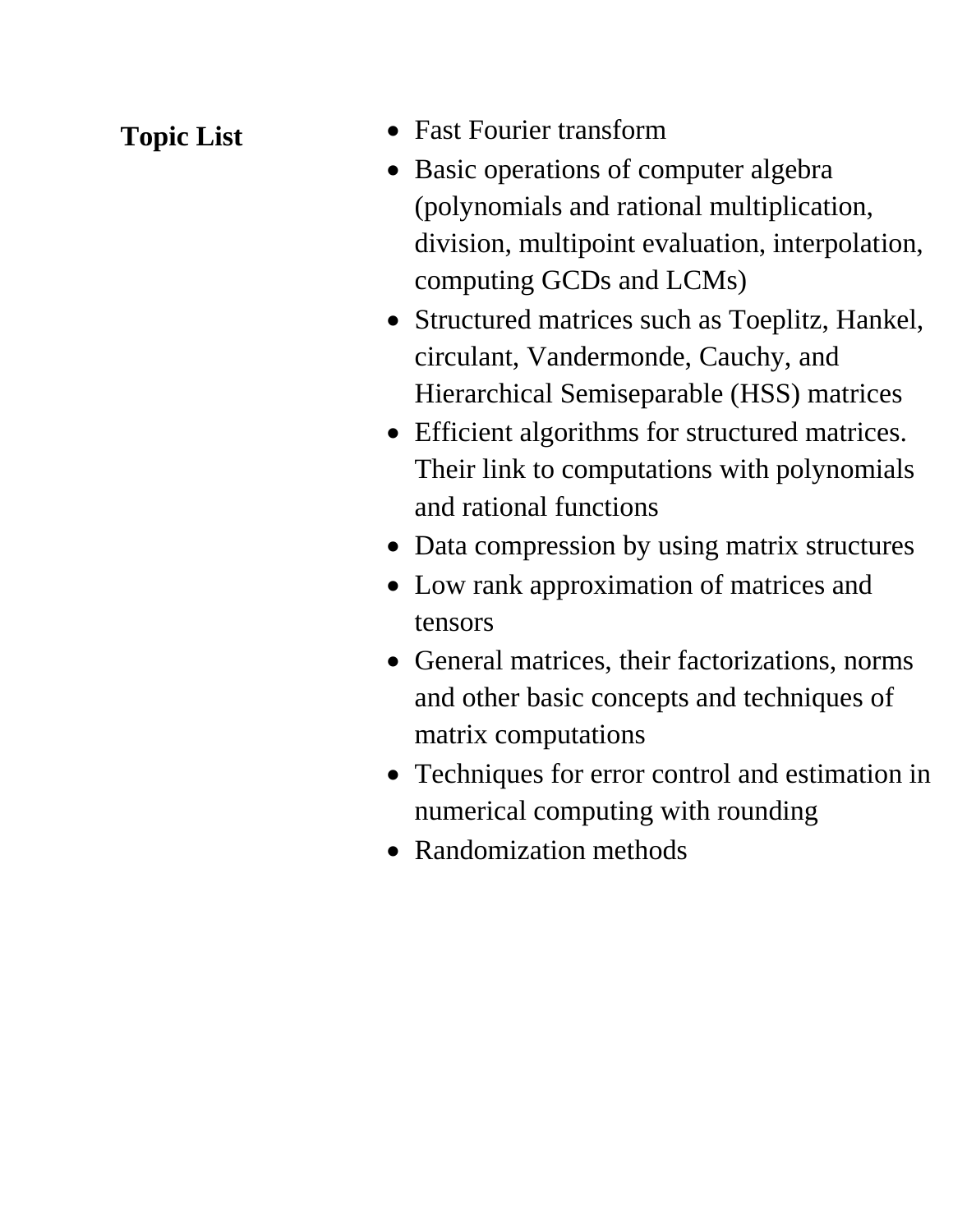**Leaning Goals** Students are expected to

- Understand the basic principles, concepts and techniques of symbolic and numerical computing
- Learn some fundamentals of algorithm design and analysis
- Learn efficient algorithms for operations with polynomials, rational functions and general and structured matrices
- Learn the basic techniques of data compression for structured matrices and matrices admitting their low rank approximation
- Learn and possibly practice the basics of the implementation of symbolic and numerical algorithms
- Get a chance to advance in research, publications and preparation to PhD defense
- Assessment Class participations and discussions will be used to evaluate students' understanding of concepts of algebraic and numerical computations. The attendance and participation account for 10% of the final grade
	- Homework assignments (40% of the final grade) will be designed to provide the